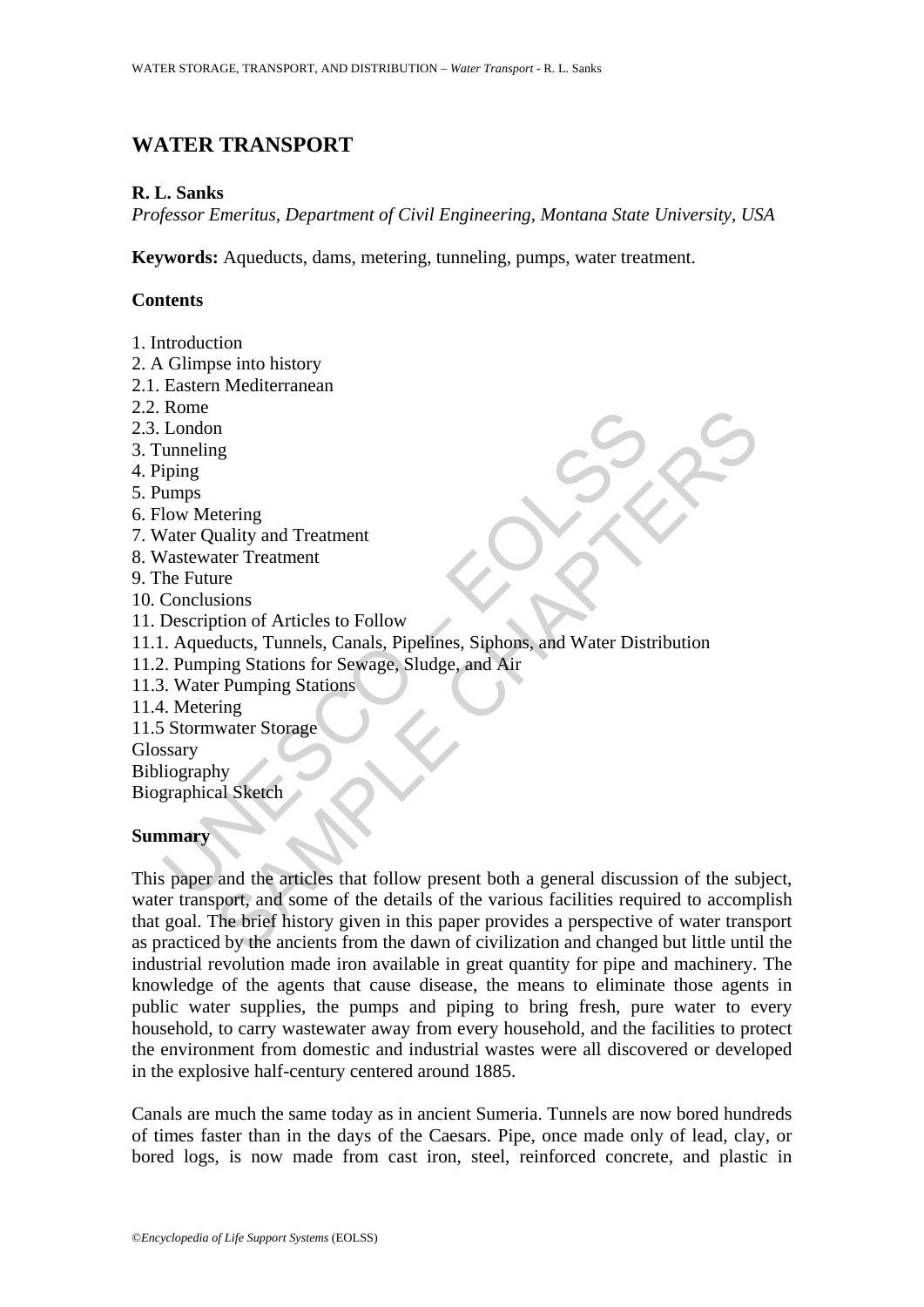diameters from a few millimeters to several meters. Moreover, they now supply the humblest citizen whereas in olden times only the kings or the very wealthy could afford piped water.

Where our forebears were limited to water lifters, we now have a wide variety of pumps to suit every purpose from pumping from a well 300 m deep to pumping to a water tower 30 m high, or to pump wastewater to a treatment plant many kilometers distant. (There are even pumps that develop so much pressure that the water jet cuts thick steel.) Before the 18th century, water measurement was unknown, but now most households have water meters used for assessing cost, and there are accurate meters for every flow rate and size of conduit.

Beyond cisterns for storing rain or low dams for storing spring runoff, the ancients would probably have thought little about saving water. Today, there is a thriving effort to conserve precipitation and to reclaim wastewater for industrial purposes such as cooling towers, irrigating park lands, and even for direct reuse.

## **1. Introduction**

ld probably have thought little about saving water. Today, there conserve precipitation and to reclaim wastewater for industrial ing towers, irrigating park lands, and even for direct reuse.<br> **All of the life support syste** Of all of the life support systems that exist, an adequate supply of safe, potable water and the safe collection, treatment, and return of wastes to the environment is the most or certainly among the most—important to the well-being of a community. The transportation of water and wastes is an important aspect of keeping water supplies safe as well as sequestering wastes until treatment. Many kinds of facilities are required for water (and wastewater) transport. The objective in this topic is to provide a general overview of water transport systems with examples and limited references to some of the most appropriate literature.

Show though little about saving water. Today, there is a thriving e<br>perceptiation and to reclaim wastewater for industrial purposes suclevers, irrigating park lands, and even for direct reuse.<br> **Consequence** expection and Before the 1900s, a large percentage of the population was periodically devastated by salmonellosis, typhoid, and cholera. Scarcely a family existed that did not experience a death from a waterborne disease. More recently, E-coli outbreaks have occurred in California, Ontario, and Michigan. In modern times, carcinogens have appeared in some water supplies. Treatment of water, first by filtration, later by disinfection, and still later by sorption on activated carbon as well as other site-specific processes has, however, virtually eliminated water as a source of disease. The treatment of wastes and their safe return to rivers, lakes, and—to some degree oceans—has provided the planet with a healthy environment everywhere such practices are maintained.

# **2. A Glimpse into History**

Our hunter-gatherer forbears had no need for water works. They simply camped beside their source of water. For most of our existence on earth, water has been delivered to the point of use in jars or bags of animal skins—a practice still followed by some peoples. As population increased, however, and people settled into communities, the need for public supplies and irrigation drove the inhabitants to construct canals, pipelines, and even dams and tunnels. Some of these works are surprisingly ancient.

### **2.1. Eastern Mediterranean**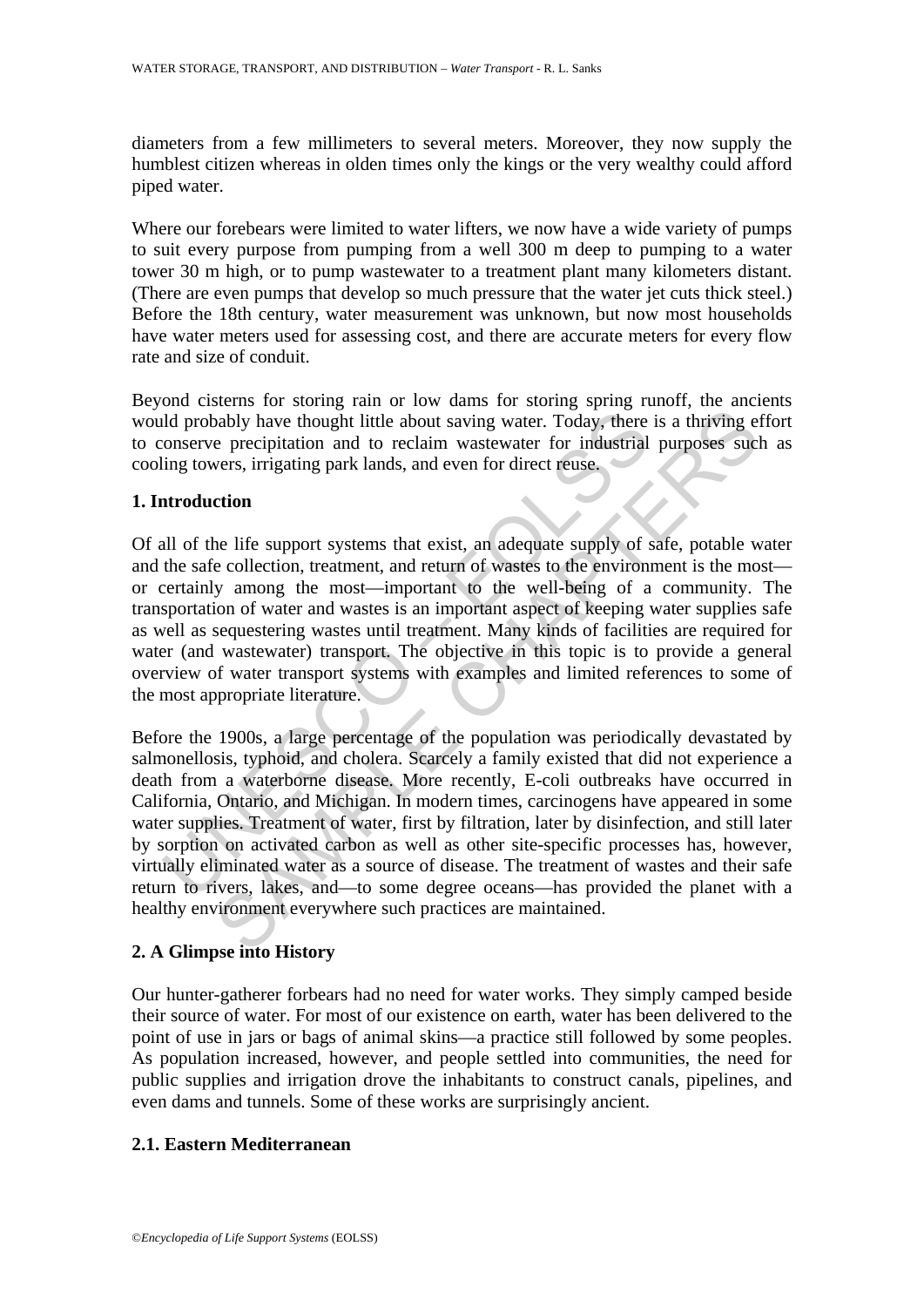Minoan technologies (3000 to 1000 B.C.) were so advanced in construction and operation of water and wastewater facilities in Crete as to compare with Europe and North America in the 1850's. Water was transported in sophisticated hydraulic systems over long distances to cities and palaces equipped with bathrooms, bathtubs, flush toilets, and carefully planned and executed sewer projects. The sewers were made of stone blocks and lined with cement. Toilet seats were carved in stone. The villa of Hagia Triadha, near the south coast of Crete, has an advanced system of sewers still functioning perfectly 4000 years after construction. Evidently, the Minoans were superb artisans, energetic, prosperous, and innovative. How many of the works built today will still be functioning in 4000 years? Minoan technologies were exported to Greece as early as the Mycenaean period (2800 to1100 B.C.)

One of the oldest works (ca 2800 B.C.) was the pipelines in ancient Sumeria, the stone collars of which still exist. Egyptians built the first known dam of masonry 15 m (meters) high on the Nile River to supply water to the capitol at Memphis in 2900 B.C. Assyrians, Babylonians and Persians built dams from 700 to 250 B.C. for public water supply and irrigation. Many earthen dams were built in the 5th century B.C. in Ceylon. A large stone crib dam, constructed about 240 B.C. in China, was 30 m high and 300 m long.

The great Assyrian aqueduct, built under Sennacherib about 690 B.C., brought water from the Greater Zab River to the ancient city of Nineveh in northern Iraq, 80 km (kilometers) distant. A limestone bridge 300 m long and 10 m high carried a canal 15 m wide over a stream and valley to supply both domestic and irrigation water. More than two million heavy blocks of limestone were used in the bridge.

# **2.2. Rome**

ars of which still exist. Egyptians built the first known dam<br>ters) high on the Nile River to supply water to the capitol at Men<br>yrians, Babylonians and Persians built dams from 700 to 250 B.0<br>y and irrigation. Many earthe which still exist. Egyptians built the first known dam of masonry 1.<br>
gh on the Nile River to supply water to the capitol at Memphis in 2900 Babylonians and Persians built dam from 700 to 250 B.C. for public was<br>
Brabyloni The aqueducts of Rome are especially remarkable. For over 400 years after the founding of Rome, water from the Tiber River supplied the city. The first aqueduct was built in 312 B.C. Two were begun in Caligula's reign and finished in Claudius' reign. By the time Frontinus became water commissioner of Rome in 97 A.D., there were eight main aqueducts bringing waters of high quality from springs and rivers to the fastidious Romans. Another aqueduct from a lake brought unpalatable water. These aqueducts were partly below ground (with some tunneling), partly on substructures, and partly on arches. Lead pipes delivered water to the public and to the wealthy. The Romans even constructed some inverted siphons (a pressure pipe dipping into a swale or valley and discharging at nearly the same elevation as the entrance) made of lead pipe several cm (centimeters) thick. Greeks, however, probably invented the siphon. A large Greek siphon was constructed at Pergamon about 180 B.C.

The Romans used a practical method for determining whether a potential water source was safe. If the nearby inhabitants who used the water stayed healthy, the Romans appropriated it.

Romans also built aqueducts in many other places. One of the most spectacular leaps the Gard River near Nimes, France in three graceful tiers of carefully fitted cut stone arches without joint mortar. The total length of the arched structure is nearly 275 m and the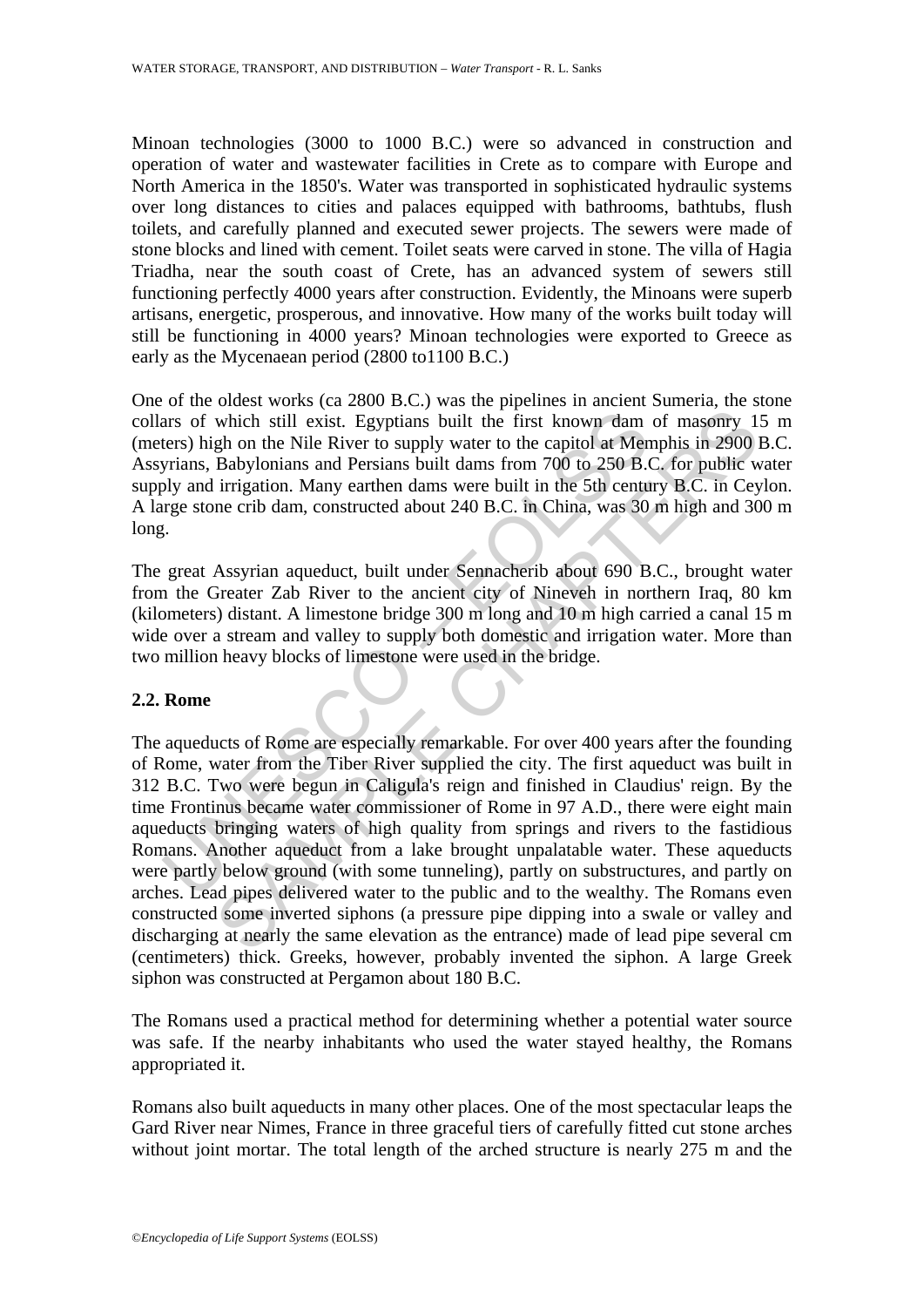entire aqueduct was 48 km long. Another, built in 100 to 110 A.D., consists of two tiers of arches with a maximum height of 36 m and a length of 823 m. It still supplies water to Segovia, Spain.

Many ancient cities relied on water supplied by rainwater from roofs and stored in cisterns. Fortresses like Megiddo, Israel, are one example. Constantinople with huge cisterns under the city is another.

## **2.3. London**

The oldest water supply system (with a well-known history of progress) in Europe is that for London. The remains of three giant water-lifting systems dated in the first century were found near the heart of Londinium, the Roman name for London. They could have raised 140 cubic meters per day by using a chain to pull buckets up from a deep well. Romans imported a culture of bathhouses and high standards for clean water, and probably local waters, including the Thames, were so polluted that the water-lifting systems were an important source of fresh water.

Id have raised 140 cubic meters per day by using a chain to pull<br>
b well. Romans imported a culture of bathhouses and high standar<br>
probably local waters, including the Thames, were so polluted thems<br>
were an important sou raised 140 cubic meters per day by using a chain to pull buckets up frequencine raised 140 cubic meters per day by using a chain to pull buckets up frequences and high standards for elean will y local waters, including the Work commenced in 1235 on a water system about 5.5 km long from a lead-lined cistern to London was finished 50 years later. A 150 mm lead pipe system from Tybourne (a brook) was begun in 1236. Other sources from brooks and springs were introduced from time to time. There were, however, no pipes to individual houses. House supply was water in buckets carried by porters, until in 1582 water was conveyed in lead pipes from a "forcier" at London Bridge. The "forcier" consisted of a water wheel about six meters in diameter supplying power to 16 pumps made of pistons 175 mm diameter in cylinders nearly 1.5 m long. The whole machine was mounted between piers of the bridge on a wooden frame that rose and fell with the tide. At low tide, the water flowing past the water wheel was swift, and the pumps could force a stream of water over a church steeple. Eventually, there were three such machines operated by the family of the builder until 1701.

Over the objections and interferences of the land owners, a canal called the New River 5.5 m wide was begun in 1609 from Chadwell Spring to London, a straight line distance of about 30 km but a winding route of 60 km. King James I furnished some funds for completion in return for half the profits. (Later, the king's horse threw him into the New River and he nearly drowned.) The water level of the full reservoir at the end of New River was 25 m above high water in the Thames, so water could be delivered to cisterns in lower stories by gravity. As demand for water in upper stories increased, a 45 kilowatt steam engine was purchased in 1787 to provide a high-pressure supply. Wooden pipe mains were used until 1810, when wood began to be replaced with iron that could withstand 90 m of water pressure—a great convenience.

Water from the Thames was so turbid that a filter plant was installed in 1829. It consisted of ponds to allow coarse sediment to settle followed by a filter consisting of rows of parallel channels covered with bricks, then gravel, then coarse sand to form a bed for fine sand. Each of the three layers was 0.6 m thick, so the water had to pass downward through 3.6 m of sand and gravel to reach the drainage channels. When the sediment on the fine sand became too dense to allow satisfactory percolation, the top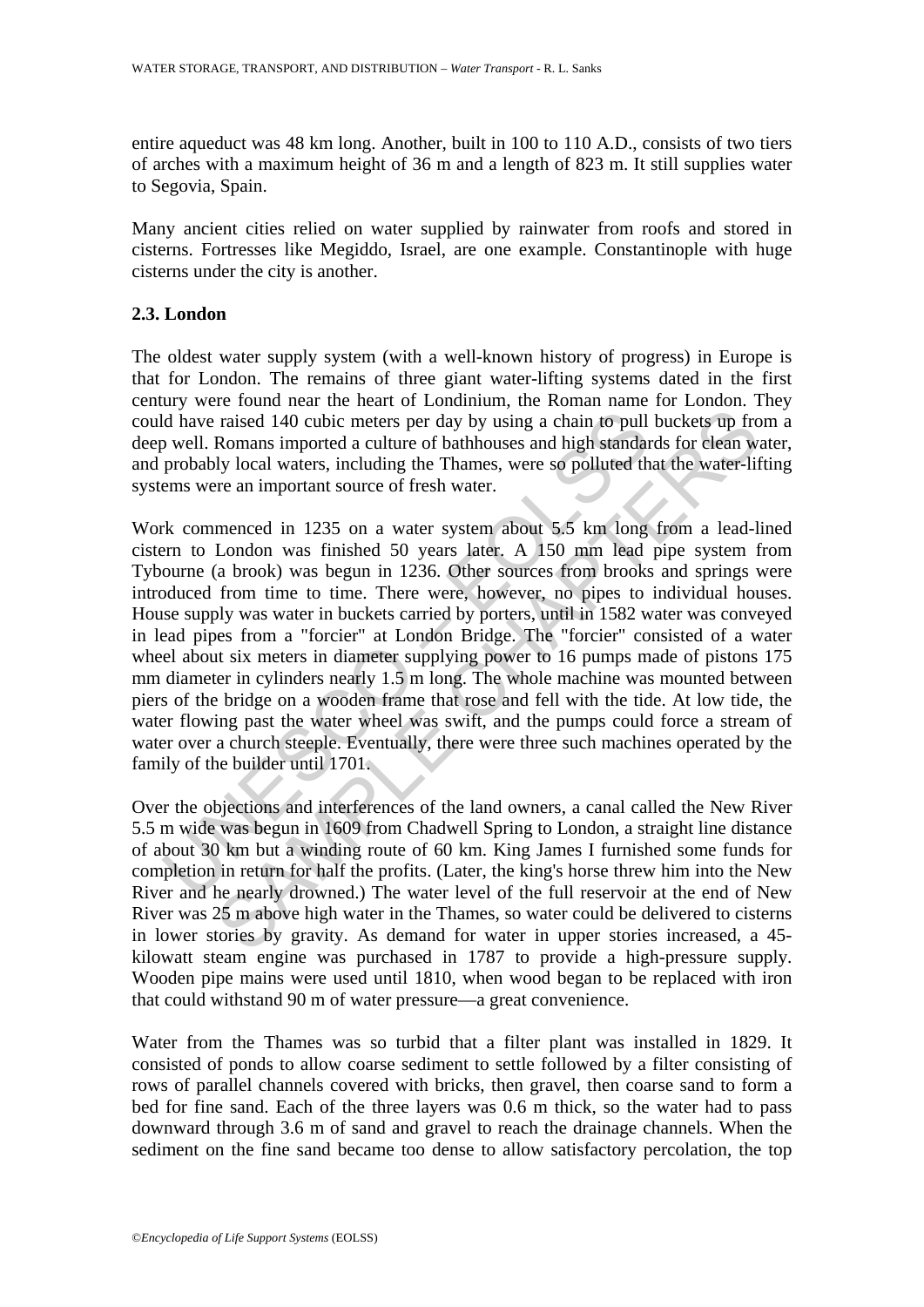was scraped off and fresh sand added. The filter was so successful that laws were passed in 1855 compelling filtration of all river water used in London. Another fifteen years were to pass before the beneficial action of bacteria and other microorganisms in the filter beds would be understood.

A major contribution to the conservation of water was the flush toilet perfected by Thomas Crapper by 1884. From Minoan times until about 1880, wastes were flushed away by lifting a plug in the water supply. In London, the plugs leaked and some users were too lazy to reinsert the plug. The useless waste of water appalled the Board of Trade which sought means to conserve it. With Crapper's Valveless Water Waste Preventer, leakage was prevented by breaking the siphon action in the storage tank.

### **3. Tunneling**

our purpose herein, tunneling is the drilling or excavation of a<br>educt through a hill or mountain to avoid a route over or arous<br>neling used to be an inordinately slow process. Although C<br>der by 80 A.D., it was for many ce Framework herein, tunneling is the drilling or excavation of a nearly horizon-<br>through a hill or mountain to avoid a route over or around the obstructured to be an inordinately slow process. Although Chinese made b 80 A.D For our purpose herein, tunneling is the drilling or excavation of a nearly horizontal aqueduct through a hill or mountain to avoid a route over or around the obstruction. Tunneling used to be an inordinately slow process. Although Chinese made black powder by 80 A.D., it was for many centuries unknown to Mediterranean people who either chiseled their way through rock or heated the face of the tunnel and flaked the rock with cold water. Tunnels were dug from both sides of a mountain, sometimes scarcely meeting. At one project, the tunnels passed each other in four years of digging. (The hydraulic engineer, who had been absent during this time, solved the problem by a survey for a short connecting tunnel. One of the best-known tunnel aqueducts was built under King Hezekiah about 700 B.C. to bring water to Jerusalem through solid rock. The tunnel was two m high by 530 m long.

Tunneling in rock became easier and faster with the advent of black powder first used in Europe for the Midi canal in France in the 17th century. Nobel's discovery of dynamite in 1866 revolutionized rock excavation. Tunnel progress in hard rock increased from less than a meter per week in the 17th century, to 30 m at the end of the 19th century, and to 250 m per week with full-face boring machines. Tunneling has become so effective that many large cities with no surface space for storm water storage are building tunnels 30 m below ground level for storing the peaks of storm water runoff.



### **Bibliography**

- - -

Angelakis, A.N., Koutsoyiannis, D., and Tchobanoglous, G. (2004). Urban wastewater and stormwater technologies. Internaational Water Association, (in press)**.** [This paper presents a valuable and extensive survey of Minoan and ancient Greek technology in domestic waste and storm water disposal]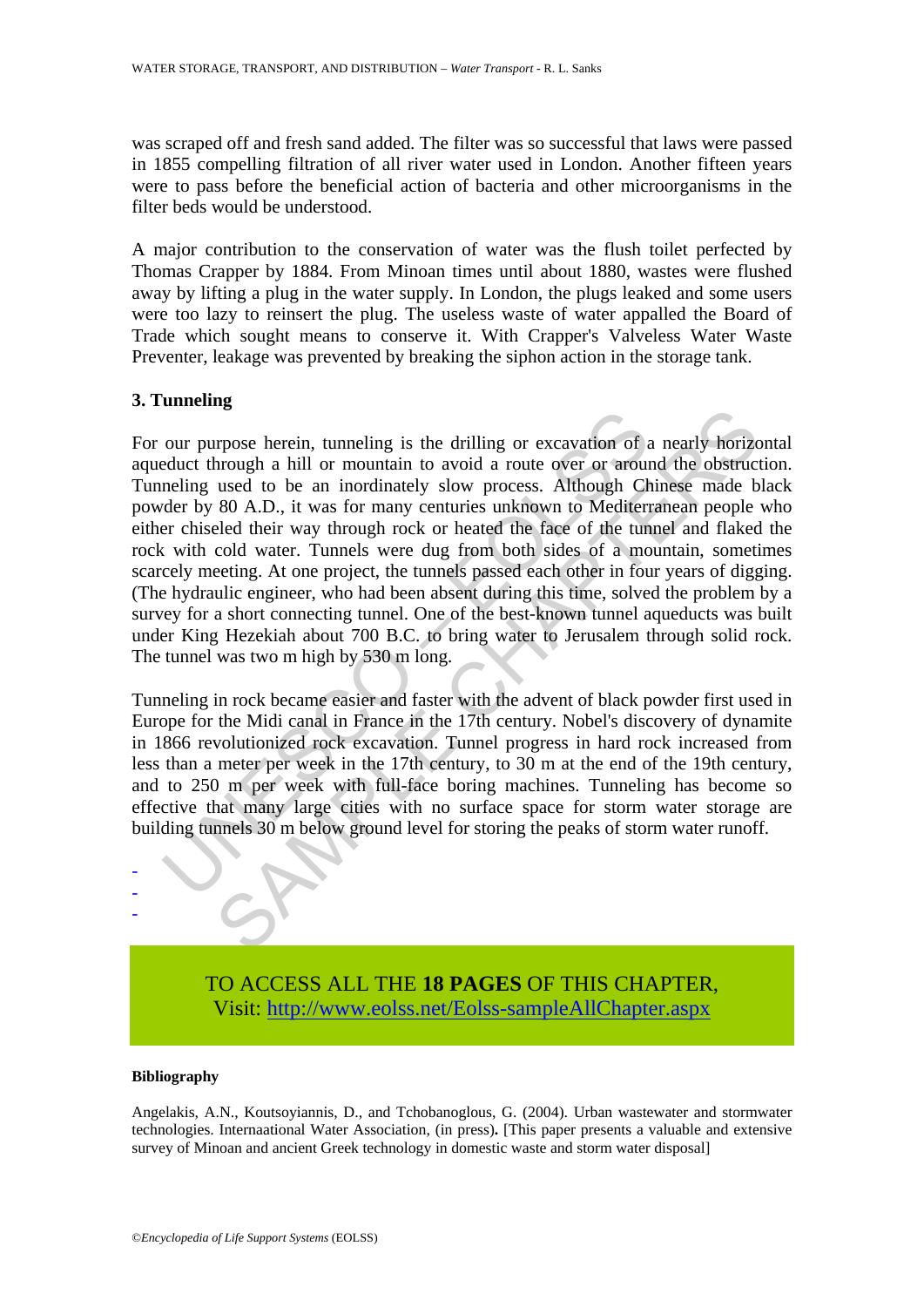Babcock, R.H., Bowers, A.E., Dart, F.J., Fulton, J.P., Fulton, H.O., Knowlton, K.F., Maier, F.J., McKinney. R.E., Middleton, F.M., Silvey, Taras M.J., White, G.C., and Wolman, A. The quest for pure water Vol. II. (1948). American Water Works Association. [This book includes all the standard methods used in treating water to culinary standards. Each section is written by an expert in the subject]

Biswas, A.K., Dakang, Z., Nickum, J.E., and Chanming, L. (1983). Long-Distance Water Transfer.Dun Laoghaire, Ireland.Tycooly International Publishing Ltd. [This presents problems in water transfer and systems in Egypt, Japan, Texas, but mainly in China]

Draffin, J.D. (1939). The story of man's quest for water. Champaign, Illinois.The Garrard Press. [This book presents and unusually complete, concise history of water supply from ancient times to 1935 A.D.]

Encyclopaedia Britannica. (1981). Chicago/London/Toronto/Geneva/Sydney/Tokyo/Manila/Seoul. Encyclopaedia Britannica, Inc. [This compendium of 33 volumes presents concise descriptions of a great many subjects]

Linsley, R.K., Franzini, J.B., Freyberg, D.L., and Tchobanoglous, G. (1992). Water-Resources Engineering, 4th Ed. New York, McGraw-Hill, Inc. [This textbook is a classic, comprehensive and concise treatise on virtually all aspects of public and irrigation water supply and the treatment of water and wastewater]

meering, 4th Ed. New York, McGraw-Hill, Inc. [This textbook is a classic<br>ise treatise on virtually all aspects of public and irrigation water supply and<br>vastewater]<br>alf & Eddy. Revised by Tchobanoglous, G., Burton, F.L., a Metcalf & Eddy. Revised by Tchobanoglous, G., Burton, F.L., and Stensel, H.D. (2003). Wastewater Engineering. Treatment and Reuse, 4th Ed. New York. McGraw-Hill. [This book is an extensive treatise on constituents in wastewater, treatment processes and selection, physical and chemical unit operations, aerobic and anaerobic biological processes, disinfection processes, and reuse of liquid and solid wastes]

Turneaure, F.E. and Russell H.L. (1908) Public Water-Supplies, 2cd.Ed. New York, John Wiley & Sons. [This book gives a thorough and delightful glimpse into engineering practice at the beginning of the 20th century]

#### **Biographical Sketch**

**Robert L. Sanks,** Consulting Engineer

**Education:**BS/1940/Civil Engineering

MS/1949/Structural Engineering

PhD/1965/Sanitary Engineering.

**Registration:**1966. Professional Engineer, Montana 2704PE. Previously registered in California, Utah.

### **Relevant Experience and Qualifications:**

### **Environmental**

4th Ed. New York, McGraw-Hill, Inc. [This textbook is a classic, comprehensive<br>ise on virtually all aspects of public and irrigation water supply and the treatment of v<br>icel<br>of ddy. Revised by Tchobanoglous, G., Burton, F. For Christian, Spring, and Sielbach Associates: responsible for preliminary design, cost estimating, and facility plan reports for sewage treatment at Town of Livingston (secondary treatment), Crow Agency (physical-chemical), Rocky Boy (spray irrigation, land disposal), Deer Lodge (aerated lagoon), Browning (aerated lagoon). Startup, operation, and operator training at Colstrip and Poplar, operation of a biodisc pilot plant at Livingston. Design and operation of a direct filtration pilot plant and preliminary design of water treatment plant at Colstrip. 1970-1981.

#### **Innovations**

Invention of ramp in trench-type wet wells to make cleaning easy and quick. Introduced trench-type wet wells to Hydraulic Institute and to the profession. Research to improve performance in normal operations. 1990-present.

 Responsible for the first use of these technologies in Montana: (1) Land disposal of sewage (by spray irrigation at Rocky Boy), (2) direct filtration (of Yellowstone river water for Colstrip), (3) secondary sewage treatment by biodisc (at Livingston), (4) use of onsite pilot plant tests for design of sewage treatment (at Livingston), (5) use of onsite pilot plant tests for design of water treatment facilities (at Colstrip)—all successful projects. (For several years, the Livingston plant produced the most highly treated wastewater in Montana.) 1970-1981